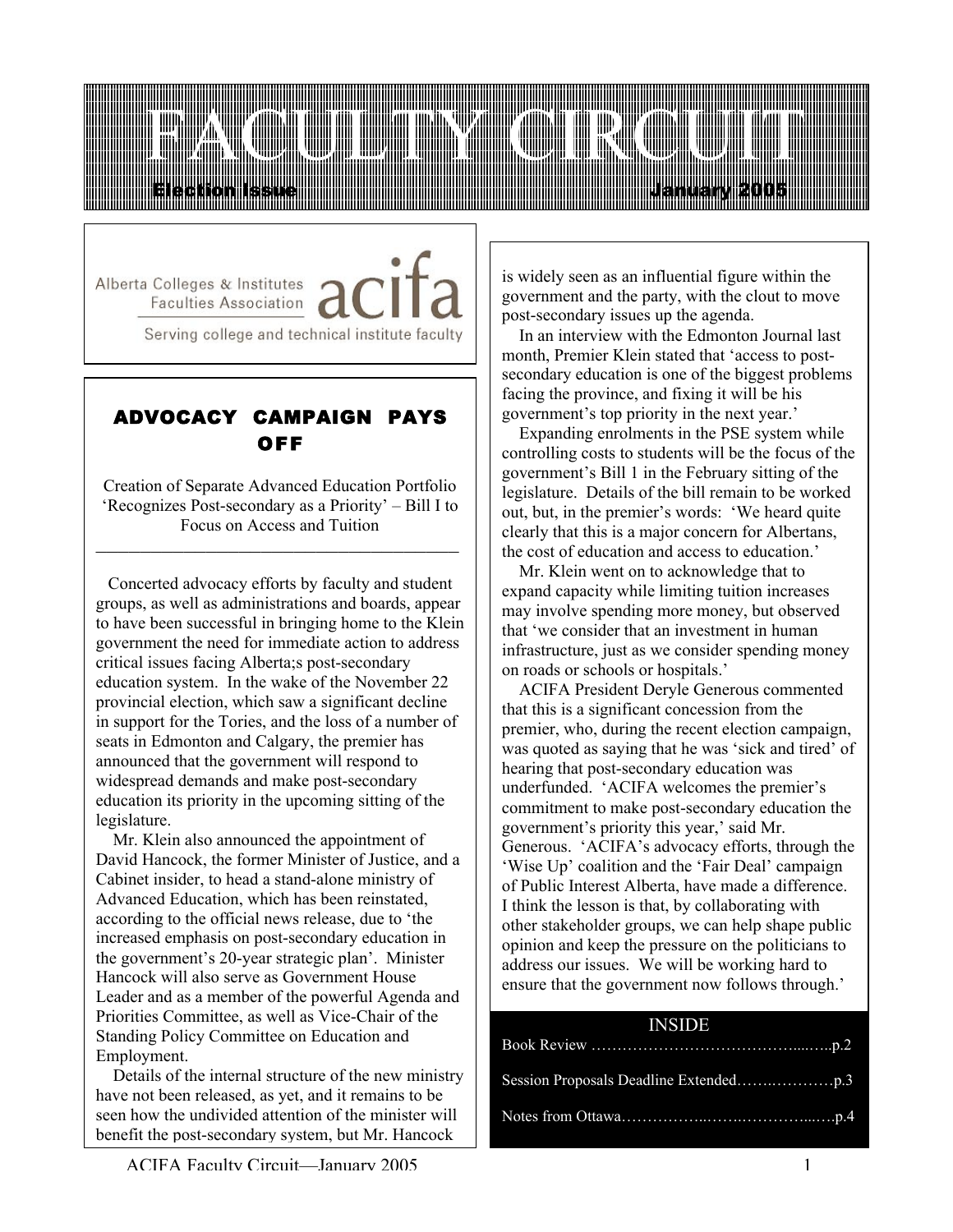# BOOK REVIEW

### The Community College Baccalaureate – Emerging Trends and Policy Issues

Edited by Deborah L. Floyd, Michael L. Skolnik & Kenneth P. Walker [Sterling, VA: Stylus Publishing, 2005]

 The current debate over degree-granting by colleges and technical institutes is not unique to Alberta. Across Canada and the U.S.A., the structure of post-secondary education is changing, and the traditional division of responsibilities between universities and colleges is being blurred as the demands of the 'knowledge economy' create an expanding market for baccalaureate credentials.

 A new paperback, *The Community College Baccalaureate*, brings together thirteen essays by American and Canadian scholars and practitioners, covering a range of issues raised by this trend. (The editors assert, plausibly, that there are enough similarities between post-secondary systems in the U.S. and Canada, that useful comparisons can be drawn, with due consideration paid to differences of perspective and terminology.)

 In an essay entitled 'The Community College Baccalaureate in Canada – Addressing Accessibility and Workforce Needs,' Professor Michael L. Skolnik, of the University of Toronto, briefly surveys the development of the 'applied baccalaureate degree' as the 'predominant model' for college/ institute degrees in this country, and provides some detail on standards and procedures for approval of these degrees in different provinces. While this is a useful account of the ways in which applied degrees have been used by provincial governments to make the post-secondary system more responsive to the labour market, it is already out of date, given recent developments, notably here in Alberta.

 Skolnik goes on to offer a basic classification scheme for new college degree programs in the U.S. and Canada, which focuses attention on the underlying rationale for producing more baccalaureates. Is the aim to provide baccalaureates different in kind to those offered in universities; or is 'increased access' to traditional baccalaureates the goal? And how do the alternatives affect our understanding of

 The bottom line here is…well, the bottom line. For government, the question is  $-$  if more baccalaureates are meant to produce higher per-capita income and higher per-capita GDP – 'how then to produce the greatest economic gain relative to the expenditure – expand the universities or have colleges deliver baccalaureate programs?'

 Neither Skolnik nor his fellow contributors seems much inclined to delve into the politics behind this kind of calculation, choosing instead to concentrate on the implications of college baccalaureate programs for the colleges themselves, and for the future of the college system as a whole.

 Another U of T professor, Berta Vigil Laden, contributes a useful account of her 'field-based' study of applied baccalaureate degrees in Ontario – 'The New ABDs' – in which she examines perceptions of administrators and faculties regarding the new degree programs and their impact on Ontario colleges. Again, comparisons with our experience in Alberta are instructive.

 Some of the American case-studies will be of less interest to Canadian readers, and the analysis in several sections has been outstripped by events, but the book as a whole still makes a useful primer because of the contributors' care throughout to highlight issues, both in policy and practice, which require further research. Two of the editors have attempted to summarize and put these issues into context in a chapter entitled 'The Community College Baccalaureate – Toward an Agenda for Policy and Research'.

 The book also contains a basic introduction to resources and information concerning the college baccalaureate in the U.S. and Canada currently available on the Web, in journals and books, and in policy and conference papers.

 By no means the last word on this hot topic, and making no great claims as a scholarly work, this book is still recommended, if not required, reading.

- John Nicholls, R & L Officer



the mission and purpose of colleges and purpose of  $c$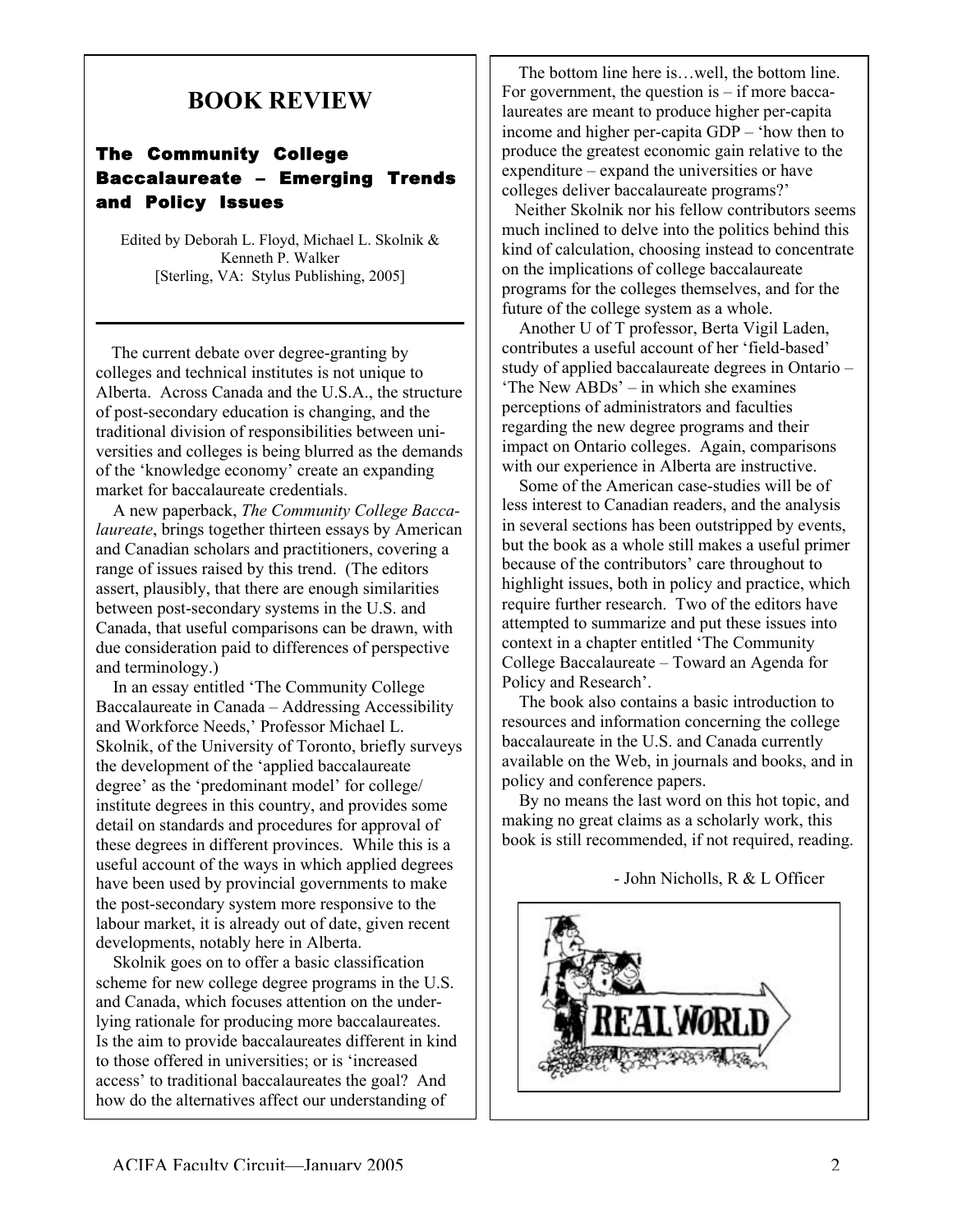

# **DEADLINE EXTENSION** to *Friday, February 4, 2005*

\*\*\*\*\*\*\*\*\*\*\*\*\*\*\*\*\*\*\*\*\*\*\*\*\*\*\*\*\*\*\*\*\*\*\*\*\*\*\*\*\*\*\*\*\*\*\*\*\*\*\*\*\*\*\*\*\*\*\*\*\*\*\*\*\*\*\*\*\*\*\*\*\*\*\*\*\*\*\*\*\*\*\*\*\*\*\*\*\*\*\*\*

**100 Ways to / 100 Years to**

# **Celebrate Alberta**

#### **Showcasing Education: Stimulate \* Create \* Agitate**

*Radisson Hotel and Conference Center CANMORE – May 29 – June 1, 2005*

#### **We invite submissions from prospective presenters for Conference sessions related to one of the following themes:**

- $\checkmark$  Historical perspective on post-secondary education in Alberta: where have we been? where are we now? where are we going?
- $\checkmark$  Creating a classroom that stimulates and agitates students.
- Ensuring that post-secondary education is showcased in a way that celebrates our successes and helps to create a culture of life-long learning and appreciation for knowledge**.**

#### **TO SUBMIT A PROPOSAL:**

Please complete a Session Proposal Form for ACIFA 2005, available from your academic staff association office or on our website at www.acifa.ca. Provisions for presenters are also outlined in the proposal form.

#### **RETURN TO:**

 Lynn Devlin, Executive Officer, ACIFA, #412, 10357–109 Street, Edmonton, AB T5J 1N3 devlinl@acifa.ca